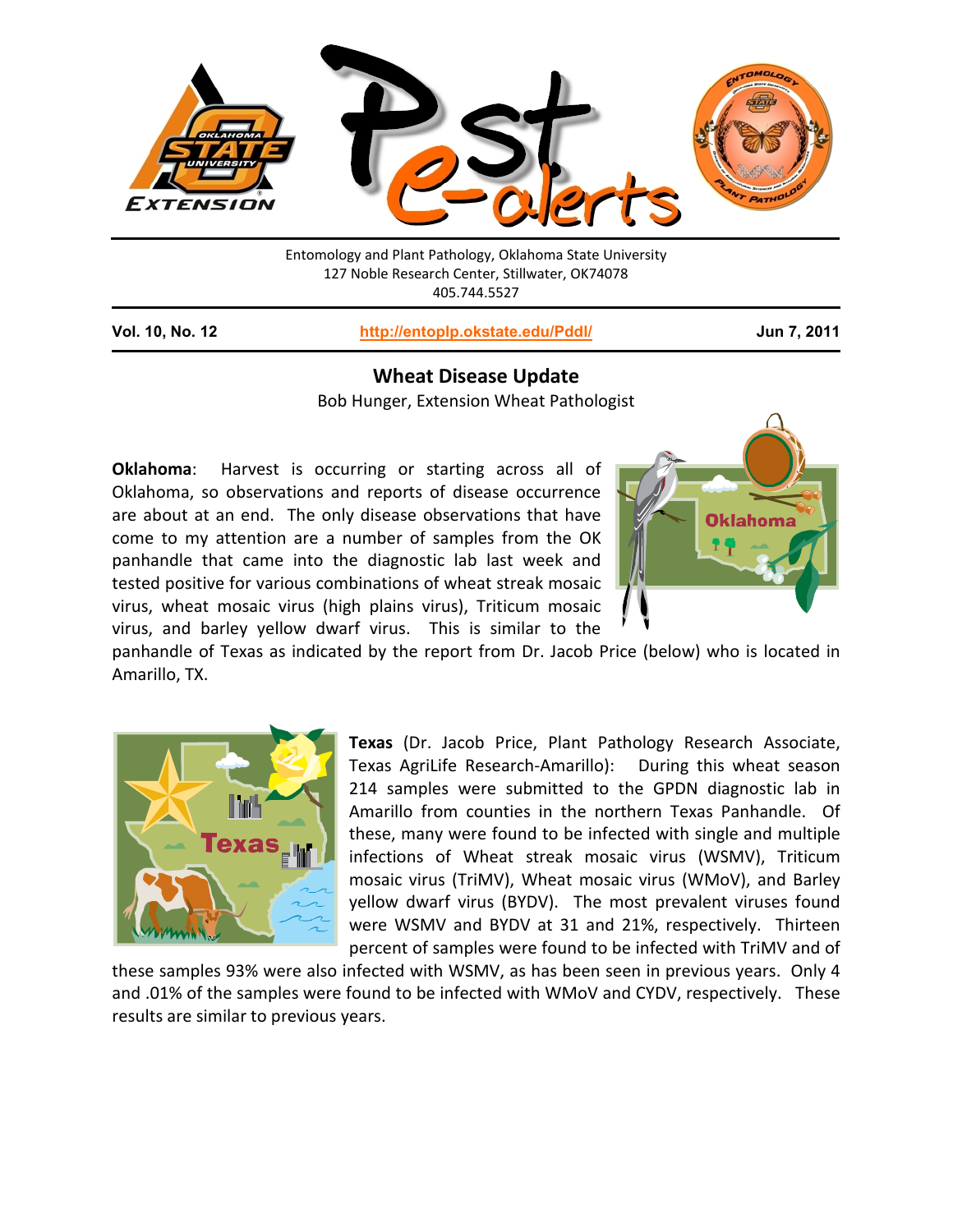

**Kansas** (Dr. Erick De Wolf, Wheat Plant Pathologist, KSU): The wheat disease survey in southwestern and central Kansas this past week (5/23 to 5/26) continues to find low levels (less than 3% incidence, severity 1 to 5%) of leaf rust and stripe rust in many locations in the state. Dry conditions have delayed the development of the rust diseases in Kansas this year but we are likely to see a moderate increase in disease pressure in north

central Kansas during the next two weeks. Most fields in north central Kansas are now past flowering and the disease is not expected to cause serious yield losses. Both stripe rust and leaf rust were observed in the following counties: Southwest Kansas: Clark; Central Kansas: Reno, Pawnee, Rice, and Saline; North Central Kansas: Lincoln, Jewell, and Republic.

Stem rust was also observed in south central Kansas on May 25th in Barber County. The disease was found in the variety Winterhawk, which is known to be susceptible to the current races of stem rust present in North America. The incidence was close to 2% and severity 1% or less. The wheat at this location was in the dough stage of kernel development.

\_\_\_\_\_\_\_\_\_\_\_\_\_\_\_\_\_\_\_\_\_\_\_\_\_\_\_\_\_\_\_\_\_\_\_\_\_\_\_\_\_\_\_\_\_\_\_\_\_\_\_\_\_\_\_\_\_\_\_\_\_\_\_\_\_\_\_\_\_\_\_\_\_\_\_\_

# **Ticks are Out in Force and Biting** Justin Talley, Extension Livestock Entomologist

Ticks are abundant this time of year and sometimes unavoidable. There are some key issues to take into account if you are constantly finding ticks on yourself or your pets. Probably the most critical issue is noticing where you have just been when you find ticks on yourself. Ticks prefer wooded areas or areas where the humidity does not fluctuate excessively during the



day. One of the easiest yet most under-utilized things a person can do is keep the grass and shrubs trimmed weekly especially if you have been in an area where there has been a lot of precipitation. If you have large areas of pastureland or land that is grown up then you need to protect yourself and your pets.

## **Methods of protection from ticks**

 $\clubsuit$  Avoid heavily-infested tick areas, especially in the spring and early summer.

- Stay on cleared or prepared trails or paths.
- Avoid tall grasses or bushy overgrown areas and areas covered with large amounts of leaf litter.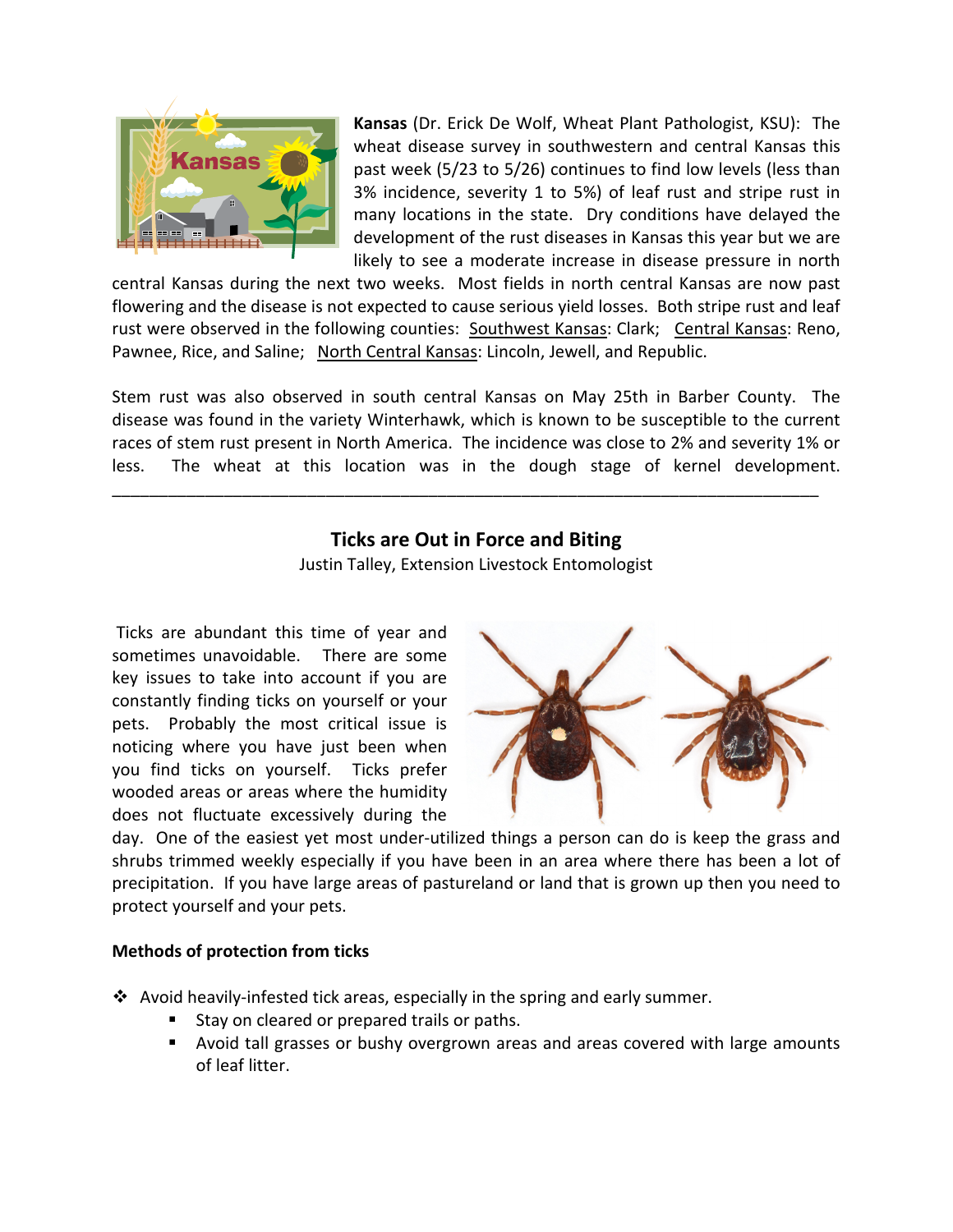- ❖ Wear protective clothing.
	- Wear light colored clothing so ticks can be seen easily and removed before they attach.
	- **Wear long pants and tuck pant legs into boots or into high socks.**
	- Wrap tape (masking tape works well) around the cuffs of your pants with the sticky side out. Ticks will be captured on the tape.
	- Wear boots or closed toe shoes.
- $\cdot \cdot$  Use a repellent that indicates it works well against ticks.
	- Many repellents contain DEET (N, N-diethyl-M-toluamide) which can be placed on the skin or on clothes. Concentrations of 20 to 40% or greater work best. DEET is sold under several different trade names.
	- Additional tick repellents contain the insecticide permethrin, which should be sprayed onto clothing where it remains effective for up to three washings. Do not apply to the skin. Read instructions carefully, as it is harmful to some fabrics.
- $\cdot \cdot$  Protect your pets and premises from ticks.
	- **Inspect pets frequently for tick infestations. Remove ticks or treat for them.**
	- If your yard or premises is infested with ticks, treat it with the recommended insecticides.
- Frequently inspect yourself and other family members for the presence of ticks, especially children, at least every two- to three- hours if you are in a tick-infested area.
	- Examine the head and hairline especially close. The waistline and other tight spots should also be surveyed.
	- **EXECT** Crawling, unattached ticks cannot transmit disease and are easily removed.
- ❖ Properly remove attached ticks.
	- Use tweezers to grasp the tick at the surface of the skin.
	- If you do not have tweezers, use tissues or a cloth to protect your fingers and to grasp the tick firmly. A Ziploc bag turned inside out works very well for this purpose. (Protection of your fingers is necessary because you could accidentally crush the tick. The ticks body fluids could be infected and contaminate your fingers. You could accidentally introduce the disease organism into the mucous membranes or a scratch or wound.)
	- Pull the tick straight out with a slow steady pull. Do not be alarmed if the tick head (mouthparts) stays in your skin. Your body will take care of this wound and heal without removing the head. The important thing is to stop the potential for the tick to secrete disease organisms into the feeding site by severing the connection between the tick and your skin.
	- Do not try to remove ticks with a match or other hot objects, as this is likely to cause a burn. In addition, folk methods of using alcohol and Vaseline to suffocate the tick are not effective.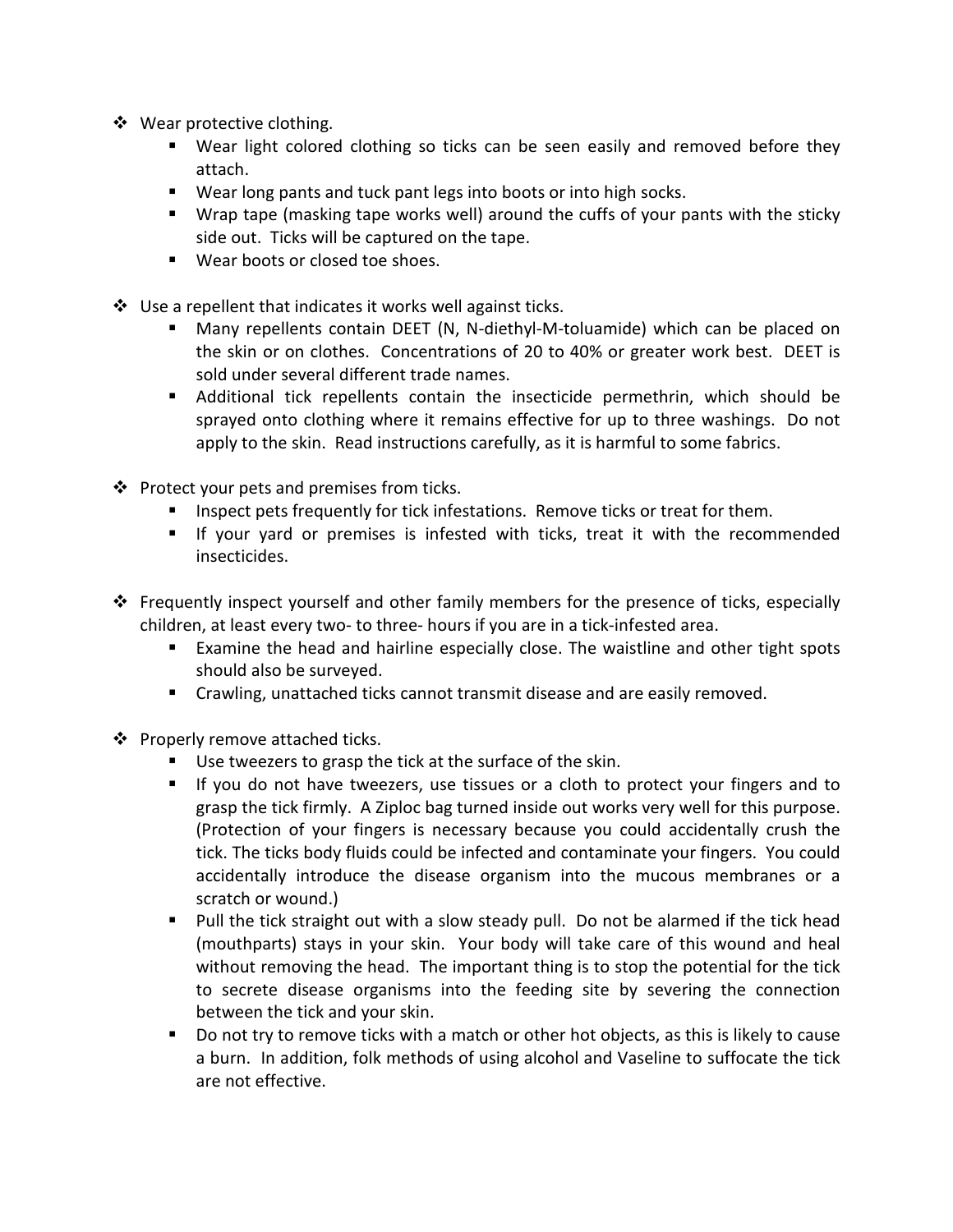- Record the date of tick bite and save the tick (freeze in the ziplock bag used for removal) in case you become ill.
- $\div$  To prevent tick populations from building up in your yard, keep ticks off your pets, keep your lawn mown and prevent the growth of tall grass, weeds or brush in fence lines and around shrubbery.
- Landscaping Tips to Reduce or Limit Tick Access to Your Property:
	- **Para Ferm** Remove leaf litter and clear tall grasses and brush around homes and at the edges of lawns.
	- **Place wood chips or gravel between lawns and wooded areas to restrict tick** migration to recreational areas.
	- Mow the lawn and clear brush and leaf litter frequently.
	- Keep the ground under bird feeders clean.
	- **Stack wood neatly and in dry areas.**
	- Keep playground equipment, decks and patios away from yard edges and trees.
- $\clubsuit$  Do not use pet tick and flea collars on humans to repel ticks.
- Discourage deer from entering your lawn.
- Bait boxes that treat wild rodents with acaricide (insecticide that kills ticks) are now available for home use. Properly used, these boxes have been shown to reduce ticks around homes by more than 50 percent. The treatment is similar to products used to control fleas and ticks on pets; it does not harm the rodents. Bait boxes are available from licensed pest control companies.

## **Diseases caused by ticks that should be of concern this time of year include:**

## **Rocky Mountain spotted fever (RMSF)**

RMSF is caused by the intracellular bacteria, *Rickettsia rickettsii*, and transmitted by tick bites. It is the most important tick-borne disease in Oklahoma. Most cases of RMSF in Oklahoma occur between April and September, with the peak number of cases in May, June and July. The American dog tick (*Dermacentor variabilis*) is the major tick that transmits RMSF, and it is most active in the spring and early summer. Most of the cases of RMSF occur in the eastern half of the state, where the American dog tick is the most abundant. Most people come in contact with this tick in heavily wooded areas including many of the recreational areas of eastern Oklahoma.

Symptoms of Rocky Mountain spotted fever: Usually the first symptoms of RMSF appear three to 14 days after the tick bite. They include sudden fever, chills, muscle aches and headaches. Nervous symptoms such as sleeplessness, restlessness and delirium may also occur. In about 50 percent of the patients, a characteristic spotty rash occurs on the feet and hands within two to three days of the fever. The rash may move to the rest of the body but does not start on the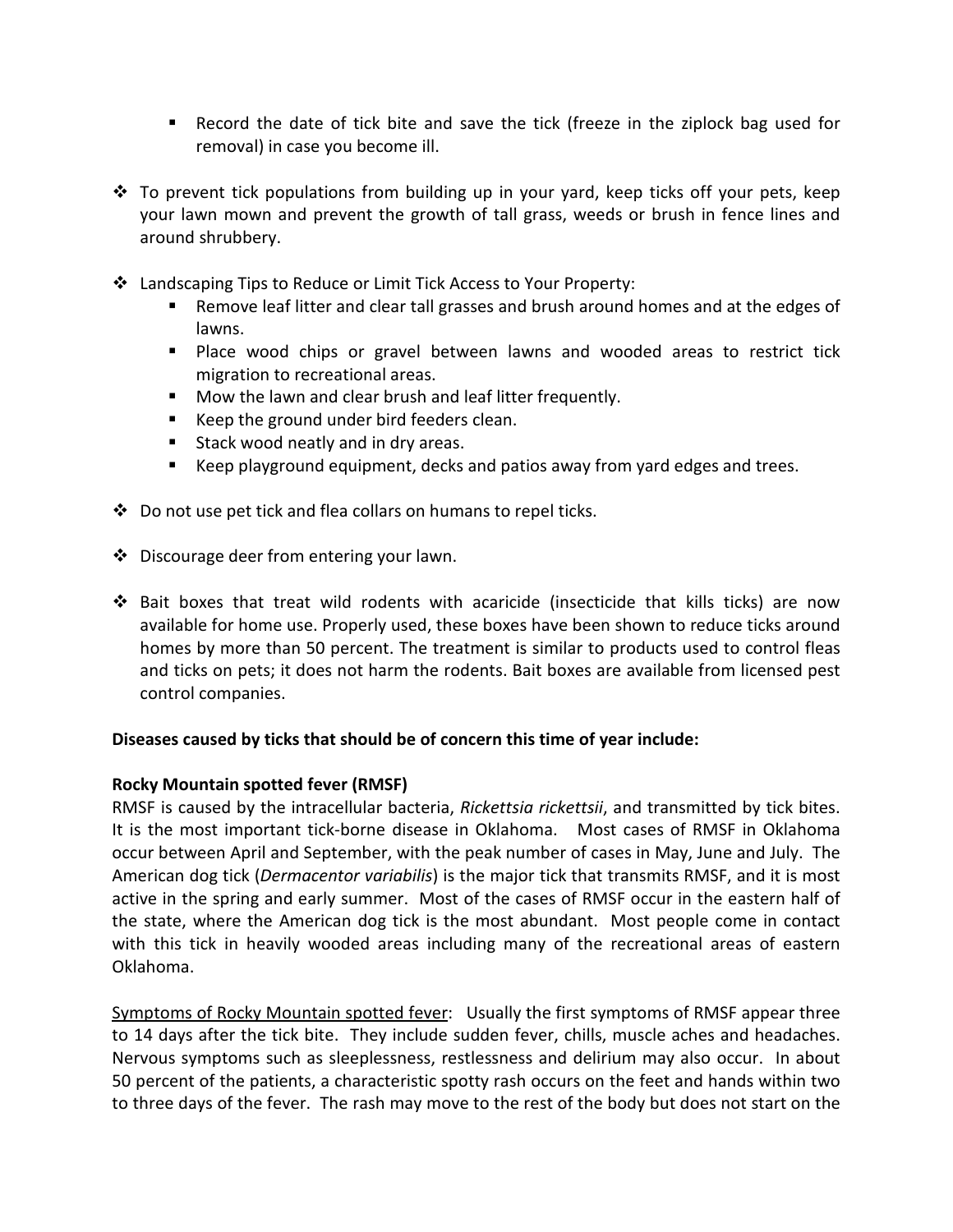trunk of the body like the rashes caused by measles and some other diseases. If someone develops these symptoms and knows they have been bitten by a tick, they should seek medical help immediately. When diagnosed early enough, RMSF can be effectively treated with antibiotics. Prompt treatment after the disease is diagnosed usually results in complete recovery. If left untreated, the mortality rate can be as high as 20%. Two-thirds of all RMSF cases occur in children under the age of 15.

# **Southern Tick-Associated Rash Illness (STARI)**

A rash similar to the Lyme disease rash has been described following lone star tick bites. This rash is can be accompanied by fatigue, fever, headache, muscle and joint pains. This condition has been named southern tick-associated rash illness (STARI). The rash of STARI is a red expanding bull's eye lesion develops around the tick bite. The rash usually appears within 7 days of a tick bite and expands to a diameter of 3 inches or more. Unlike Lyme disease, STARI has not been linked to any arthritic, neurological, or chronic symptoms.

# **Human Monocytic Ehrlichiosis (HME)**

HME is caused by the intracellular bacteria, *Ehrlichia chaffeensis*. The first human case was reported from Arkansas in 1986. Human cases have been found in mostly the southern states where the lone star tick is widely distributed. Cases of the disease have risen in recent years. The lone star tick is the vector for HME.

Symptoms of HME: Symptoms can be very mild to severe, requiring hospitalization, and include fever, chills, headache, aches and pains in the joints and muscles, loss of appetite, eye pain, nausea and vomiting. There is usually no rash.

## **Prevention of Tick-Borne Disease**

The best way to prevent tick-borne disease is to protect yourself and your family from tick bites. It is important to remember that less than one percent of the ticks actually contain infectious organisms. Ticks do not transmit disease while crawling on you. Do not panic if you find a tick attached. If a tick is attached, it should be removed following the methods presented in the methods of protection from ticks section. Be sure to record the date on a calendar and place the tick in some kind of container in the freezer (a "Ziploc bag" will work well for this purpose). Keep a close watch for any possible symptoms of the diseases caused by ticks, and if they occur, see a doctor immediately. All of the tick-borne diseases are usually easily cured with use of antibiotics, especially if treatment is started early.

Below are pictures of some commonly encountered ticks during this time of year.